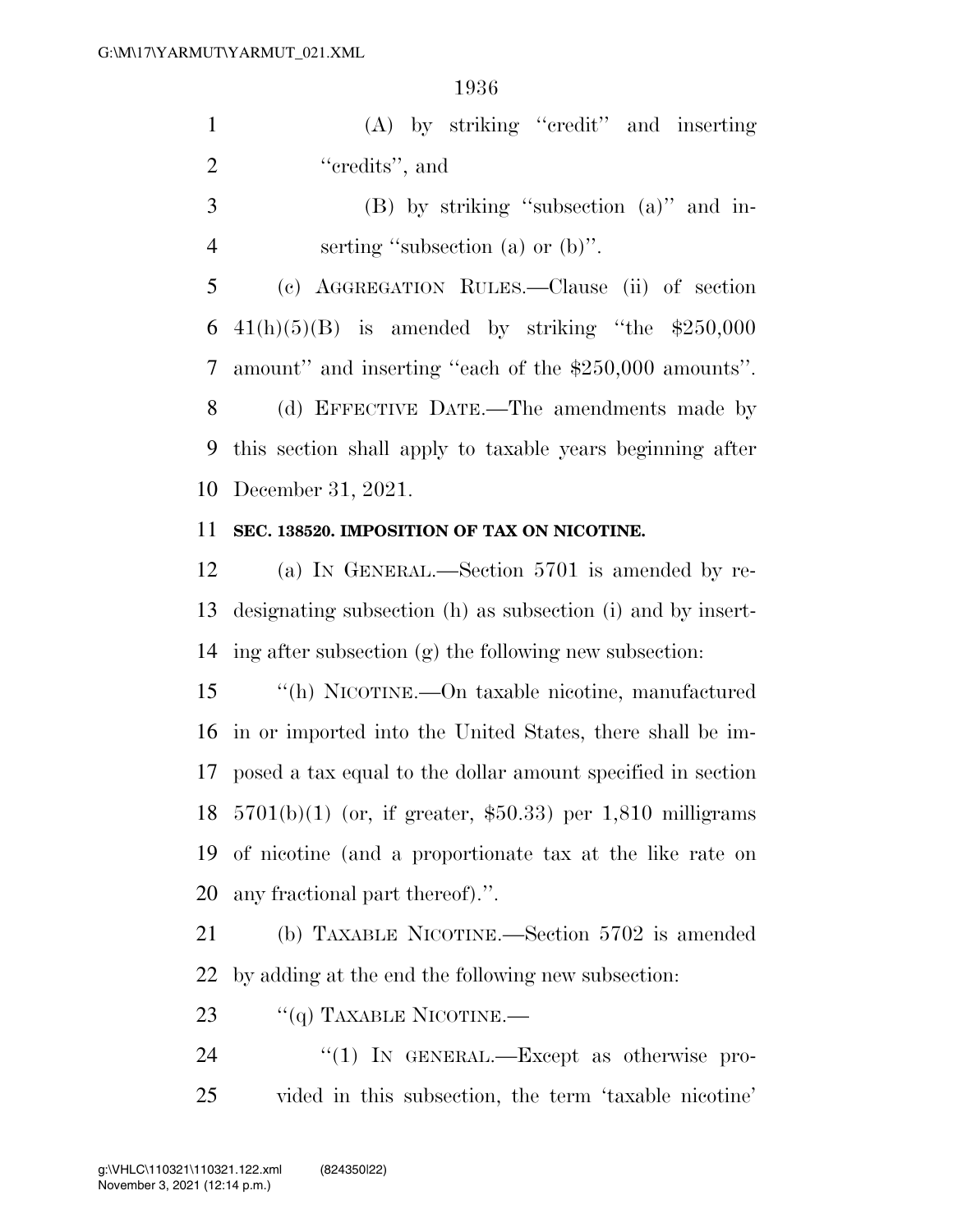| $\mathbf{1}$   | means any nicotine which has been extracted, con-                     |
|----------------|-----------------------------------------------------------------------|
| 2              | centrated, or synthesized.                                            |
| 3              | "(2) EXCEPTION FOR PRODUCTS APPROVED BY                               |
| $\overline{4}$ | DRUG ADMINISTRATION.—Such term<br>$\operatorname{AND}$<br><b>FOOD</b> |
| 5              | shall not include any nicotine if the manufacturer or                 |
| 6              | importer thereof demonstrates to the satisfaction of                  |
| 7              | the Secretary of Health and Human Services that                       |
| 8              | such nicotine will be used in-                                        |
| 9              | "(A) a drug—                                                          |
| 10             | "(i) that is approved under section                                   |
| 11             | 505 of the Federal Food, Drug, and Cos-                               |
| 12             | metic Act or licensed under section 351 of                            |
| 13             | the Public Health Service Act; or                                     |
| 14             | "(ii) for which an investigational use                                |
| 15             | exemption has been authorized under sec-                              |
| 16             | tion 505(i) of the Federal Food, Drug, and                            |
| 17             | Cosmetic Act or under section $351(a)$ of                             |
| 18             | the Public Health Service Act; or                                     |
| 19             | $\lq\lq (B)$ a combination product (as described                      |
| 20             | in section $503(g)$ of the Federal Food, Drug,                        |
| 21             | and Cosmetic Act), the constituent parts of                           |
| 22             | which were approved or cleared under section                          |
| 23             | 505, 510(k), or 515 of such Act.                                      |
| 24             | "(3) COORDINATION WITH TAXATION OF OTHER                              |
| 25             | TOBACCO PRODUCTS.—Tobacco products meeting                            |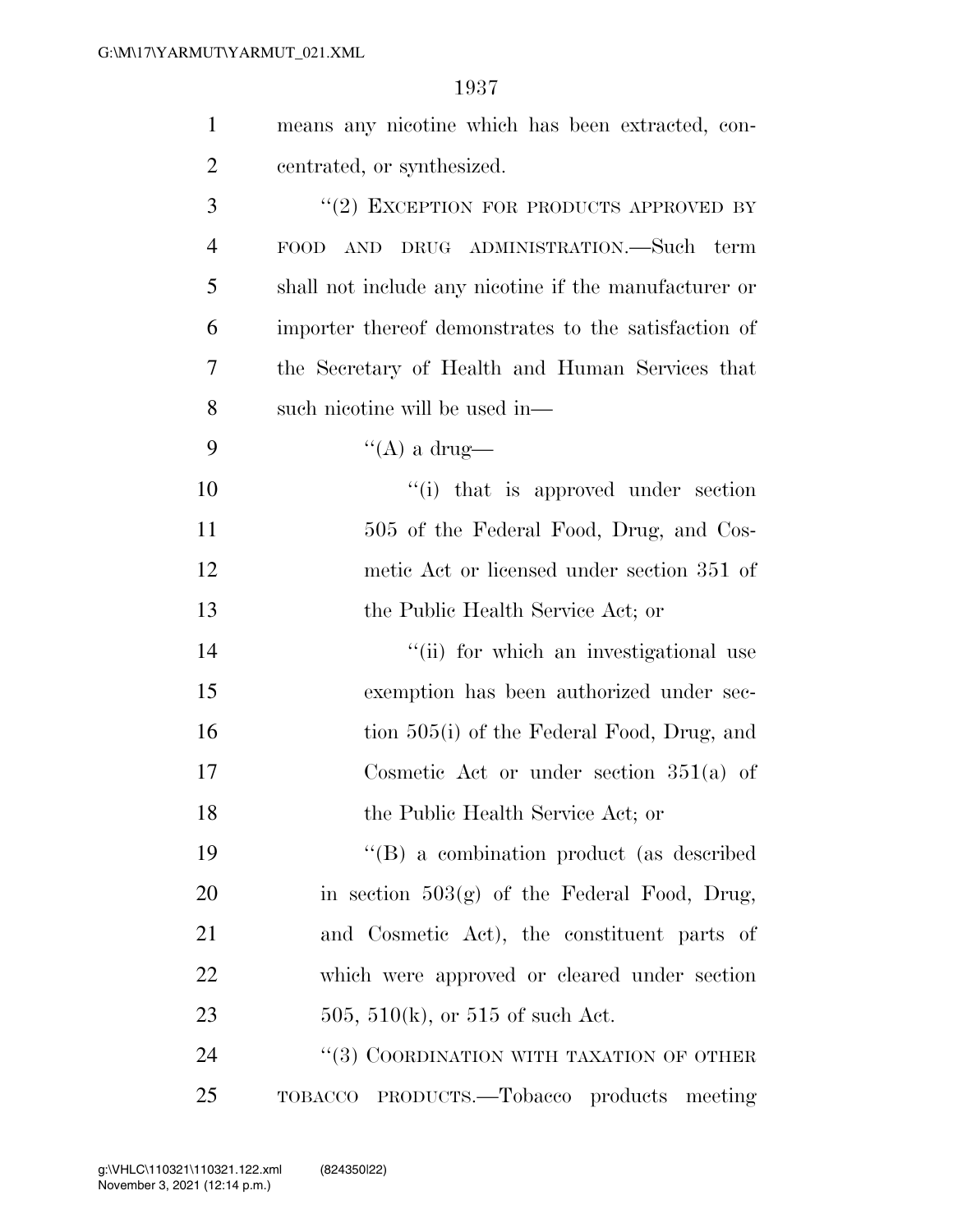the definition of cigars, cigarettes, smokeless to- bacco, pipe tobacco, and roll-your-own tobacco in this section shall be classified and taxed as such de- spite any concentration of the nicotine inherent in those products or any addition of nicotine to those products during the manufacturing process.

7 "(4) REGULATIONS.—The Secretary shall pre- scribe such regulations or other guidance as is nec- essary or appropriate to carry out the purposes of this subsection, including regulations or other guid- ance for coordinating the taxation of tobacco prod- ucts and taxable nicotine to protect revenue and pre-vent double taxation.''.

 (c) TAXABLE NICOTINE TREATED AS A TOBACCO PRODUCT.—Section 5702(c) is amended by striking ''and roll-your-own tobacco'' and inserting ''roll-your-own to-bacco, and taxable nicotine''.

 (d) MANUFACTURER OF TAXABLE NICOTINE.—Sec- tion 5702, as amended by subsection (b), is amended by adding at the end the following new subsection:

21 ""(r) MANUFACTURER OF TAXABLE NICOTINE.

 $\frac{4}{1}$  IN GENERAL.—Any person who extracts, concentrates, or synthesizes nicotine shall be treated as a manufacturer of taxable nicotine (and as manu-facturing such taxable nicotine).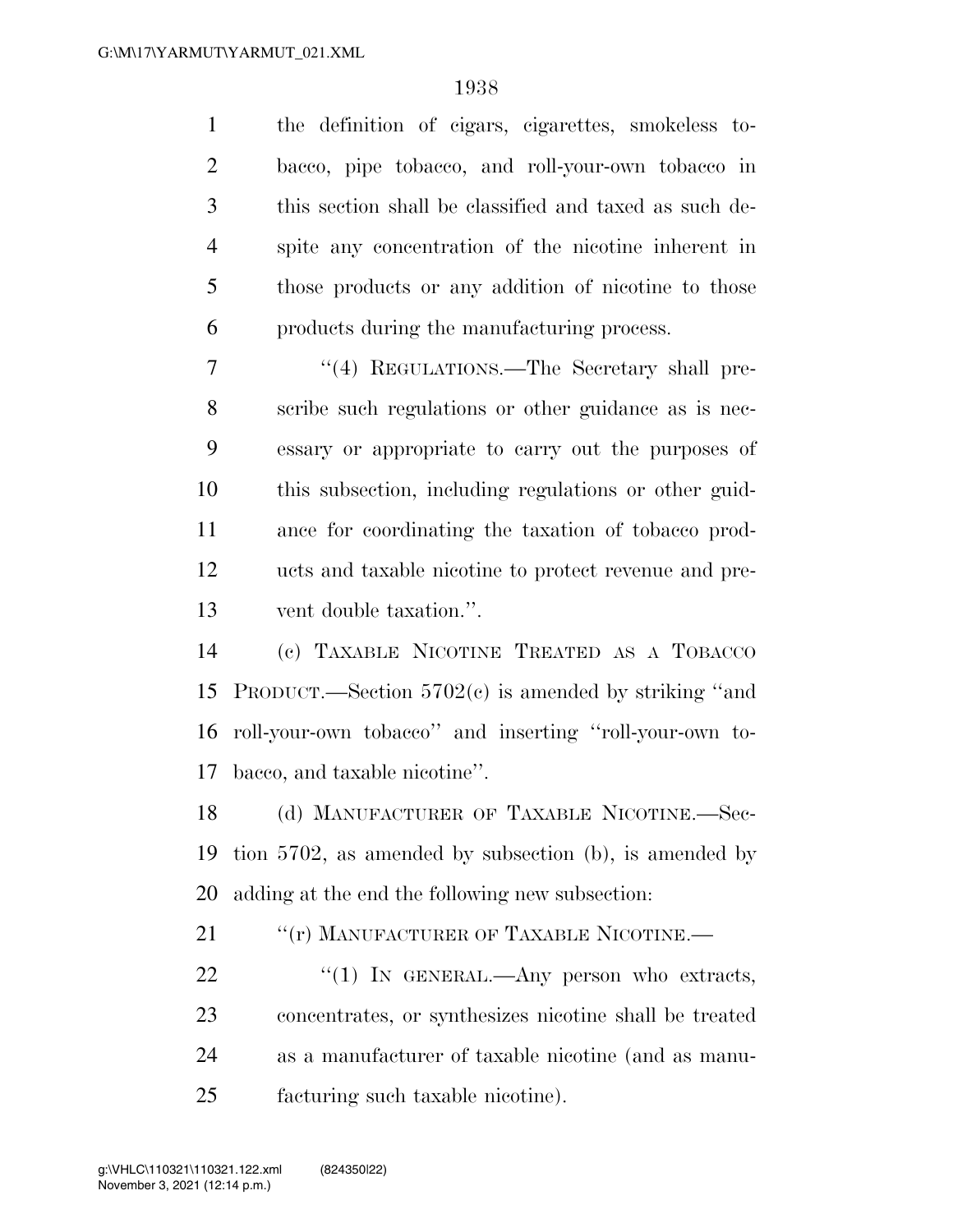1 "(2) APPLICATION OF RULES RELATED TO MANUFACTURERS OF TOBACCO PRODUCTS.—Any reference to a manufacturer of tobacco products, or to manufacturing tobacco products, shall be treated as including a reference to a manufacturer of tax- able nicotine, or to manufacturing taxable nicotine, respectively.''.

(e) EFFECTIVE DATE.—

 (1) IN GENERAL.—The amendments made by this section shall apply to articles removed in cal- endar quarters beginning after the date which is 180 days after the date of the enactment of this Act.

 (2) TRANSITION RULE FOR PERMIT AND BOND REQUIREMENTS.—A person which is lawfully en- gaged in business as a manufacturer or importer of taxable nicotine (within the meaning of subchapter A of chapter 52 of the Internal Revenue Code of 1986, as amended by this section) on the date of the enactment of this Act, first becomes subject to the requirements of subchapter B of chapter 52 of such Code by reason of the amendments made by this section, and submits an application under such sub- chapter B to engage in such business not later than 90 days after the date of the enactment of this Act, shall not be denied the right to carry on such busi-